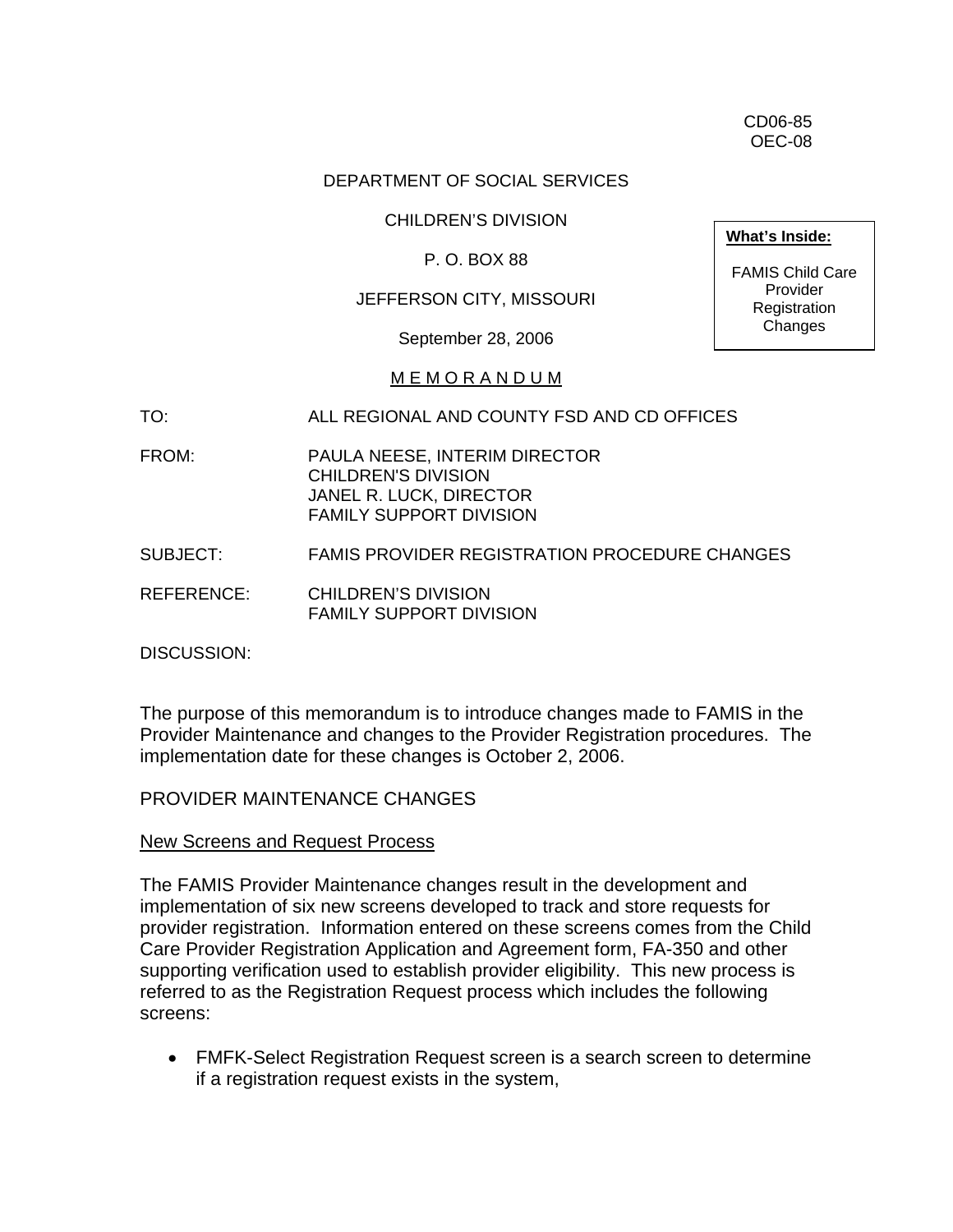- FMFP-Registration Request screen captures demographics of the applicant,
- FMFN-Provider Certification/Agreement screen captures the applicant's responses to the certification statements on the FA-350,
- FMFM-Provider Rates screen captures rate and children's ages in care information.
- FMFL-Provider Eligibility screen captures verification of eligibility criteria according to exempt type, and,
- FMFQ-Registration Request Result screen shows the suggested determination and detail for denied and pending requests.

These screens are accessible from the FAMIS Child Care Provider Maintenance Menu, Option 5: Child Care Provider Registration Request.

| FMEG Command    | User ID: ENOCBOK Term ID: 00CP                        |  |  |  |
|-----------------|-------------------------------------------------------|--|--|--|
| PROVMNU         | Missouri FAMIS<br>09-05-2006                          |  |  |  |
|                 | Child Care Provider Maintenance Menu<br>14: 22: 31    |  |  |  |
|                 |                                                       |  |  |  |
|                 |                                                       |  |  |  |
|                 | 1. Child Care Provider Registration Maintenance       |  |  |  |
|                 | Child Care Provider Health & Safety Maintenance<br>2. |  |  |  |
|                 | 3.<br>Child Care Provider Rate Maintenance            |  |  |  |
|                 | Child Care Provider Rate Enhancement<br>4.            |  |  |  |
|                 | <b>B.</b><br>Child Care Provider Registration Request |  |  |  |
|                 |                                                       |  |  |  |
|                 |                                                       |  |  |  |
|                 |                                                       |  |  |  |
|                 |                                                       |  |  |  |
|                 |                                                       |  |  |  |
|                 |                                                       |  |  |  |
|                 |                                                       |  |  |  |
|                 |                                                       |  |  |  |
|                 |                                                       |  |  |  |
|                 |                                                       |  |  |  |
| F1=HELP F3=EXIT |                                                       |  |  |  |

The Registration Request screens provide a mechanism for staff to transfer information from the various required documents for registration into FAMIS; determines provider eligibility, and generates notices to the applicant regarding the outcome of their request for registration. The provider eligibility screens are specific to the provider's exempt type. In addition to eligibility based on DSS requirements, the Registration Request process validates the provider's exempt type with the Department of Health and Senior Services through MOHSAIC.

At the time a determination is made on a request, a notice of the action is generated to the provider. A request may be approved, denied, or in a pending status.

Approved provider eligibility requests are automatically transferred to the existing provider maintenance screens, FMEA- Child Care Provider Registration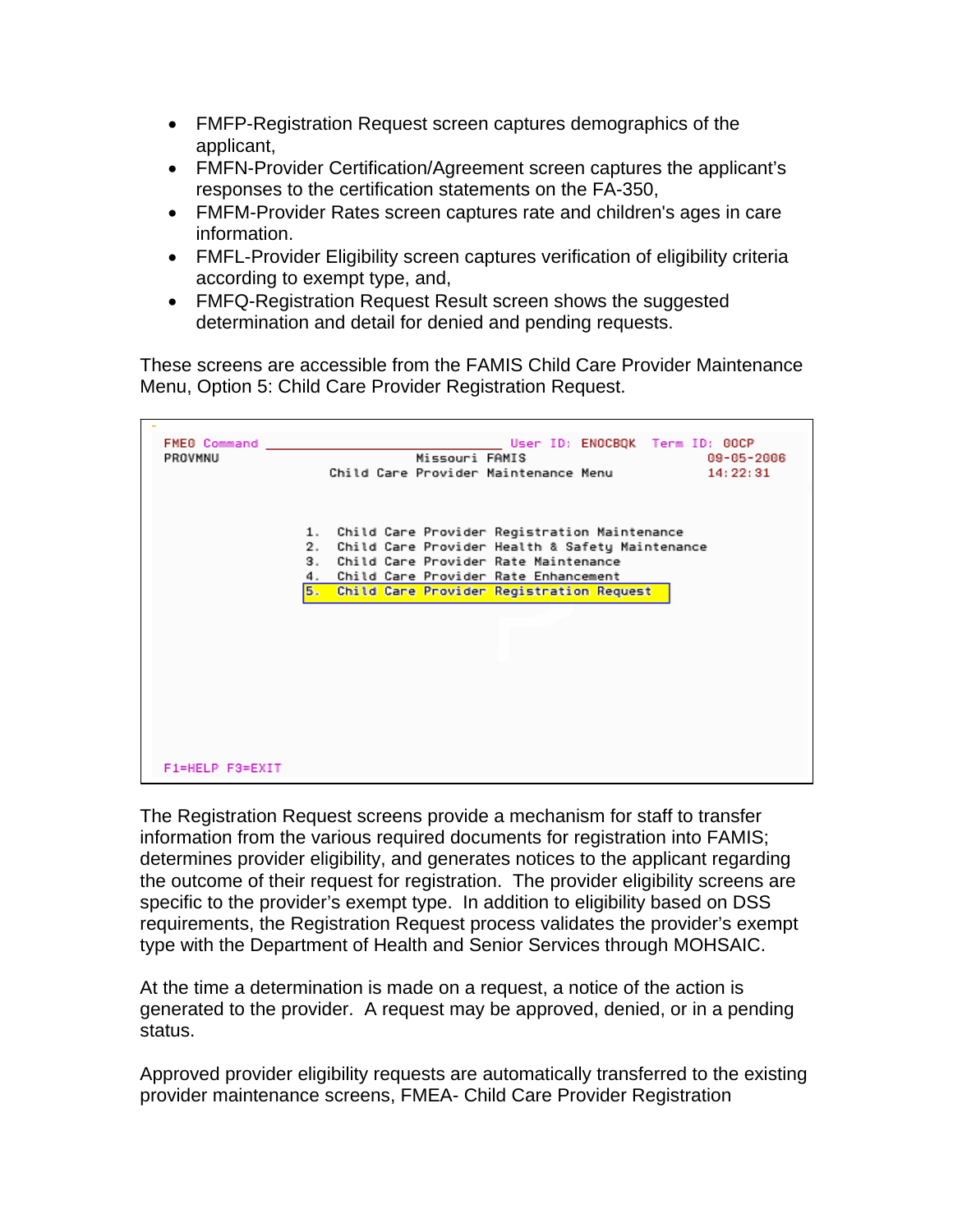Maintenance, FMEB- Child Care Provider Health & Safety Maintenance, and FMEC- Child Care Provider Rate Maintenance.

### Access and Procedure Changes

DSS staff assigned to the Child Care Provider Relations Unit (CCPRU) in Jefferson City and DSS staff in non-CCPRU counties, that have responsibility of provider registration, have access to the Registration Request process to add/update new and initial requests for registrations. A process manual will be sent via email to non-CCPRU county office staff responsible for the registration process.

Since the registration is automatically transferred to Provider Registration screens by the Request process, only inquiry and update functions are allowed on FMEA, FMEB, and FMEC.

As of October 2, 2006, staff will no longer be required to enter provider registration information on these screens to begin or renew a registration.

## **Pending registrations that are not approved and entered by October 1, 2006, must be entered into the Registration Request System to complete the registration process.**

Continue to process registration closings, fire inspection updates and rate changes on FMEA, FMEB, and FMEC.

### Transfer of Approved Registration Requests to Provider Maintenance Screens

Once registration requests have a status of 'Approved'; existing provider registration screens are automatically updated and information may be viewed on the Provider Registration screens, FMEA, FMEB, and FMEC, to verify the provider's registered status.

The 'begin' and 'end' dates for transferred information follow existing processing rules for provider registration in FAMIS.

Registration periods that are active at the time the request for registrations are approved are updated with the transfer date and a termination reason of "SYS". Renewing registrations have the new registration period begin with the first day of the month after the update/transfer.

Registration renewals may be entered into the Registration Request System prior to the expiration of the current registration period, however, approving the renewal prior to the expiration month will shorten the current registration period.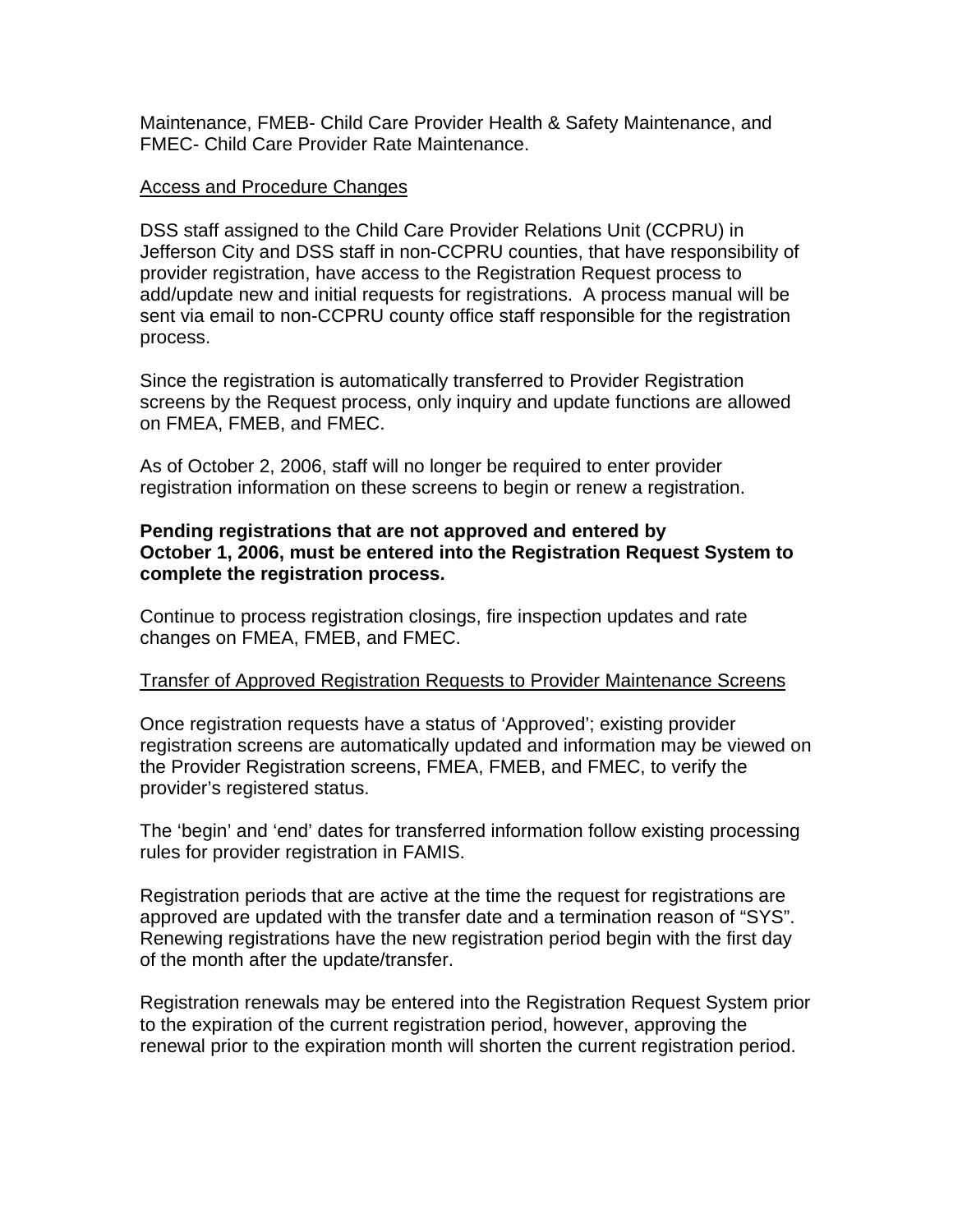For example, the provider's registration ends 11/30/2006. The provider submits the renewal forms on 10/05/06 with all necessary verification. The registration request is entered into FAMIS on 10/05/2006. If the request is approved on 10/06/2006, the provider's current registration is ended on 10/31/2006 and new registration period begins 11/01/2006. To avoid shortening the current registration period, register the registration request on 10/06/2006 and approve the request on 11/01/2006 so that the current registration period continues to end on 11/30/2006 and the new registration period begins on 12/01/2006.

New request approvals will have a registration and health/safety begin dates as the first day of the current month of the transfer date.

All provider rate changes begin on the first day of the next month. For renewing registrations, dates entered on the Provider Rate screen, FMFM, are changed in the transfer process to reflect the first day of the month after registration approval occurs.

All new registrations must have a rate effective date that coincides with the child's first month in care to facilitate the authorization and invoice processes.

### Statewide Inquiry Access

DSS staff with FAMIS inquiry clearance have inquiry-only access to the new registration screens. Staff with inquiry access may find the Select Registration Request screen most useful to assist them in determining if the parent's selected provider has applied for registration and the status of their registration request.

### Searching For a Registration Request

To determine if an individual or organization has applied for registration, perform a search with at least one of the following:

- Tax identification number,
- Individual or organization name,
- License exempt type,
- County of registration applicant, or,
- Registration request status.

For example, to locate all registration requests that are approved in Cole County, type the status and county code on the screen in the appropriate fields and press enter. All pending registration requests for Cole County that were entered into the new Registration Request process will display. If no requests matching the entered fields was entered in FAMIS, a message, 'No Matches Found' displays.

Entering information on more than one search field will ensure faster and cleaner search results.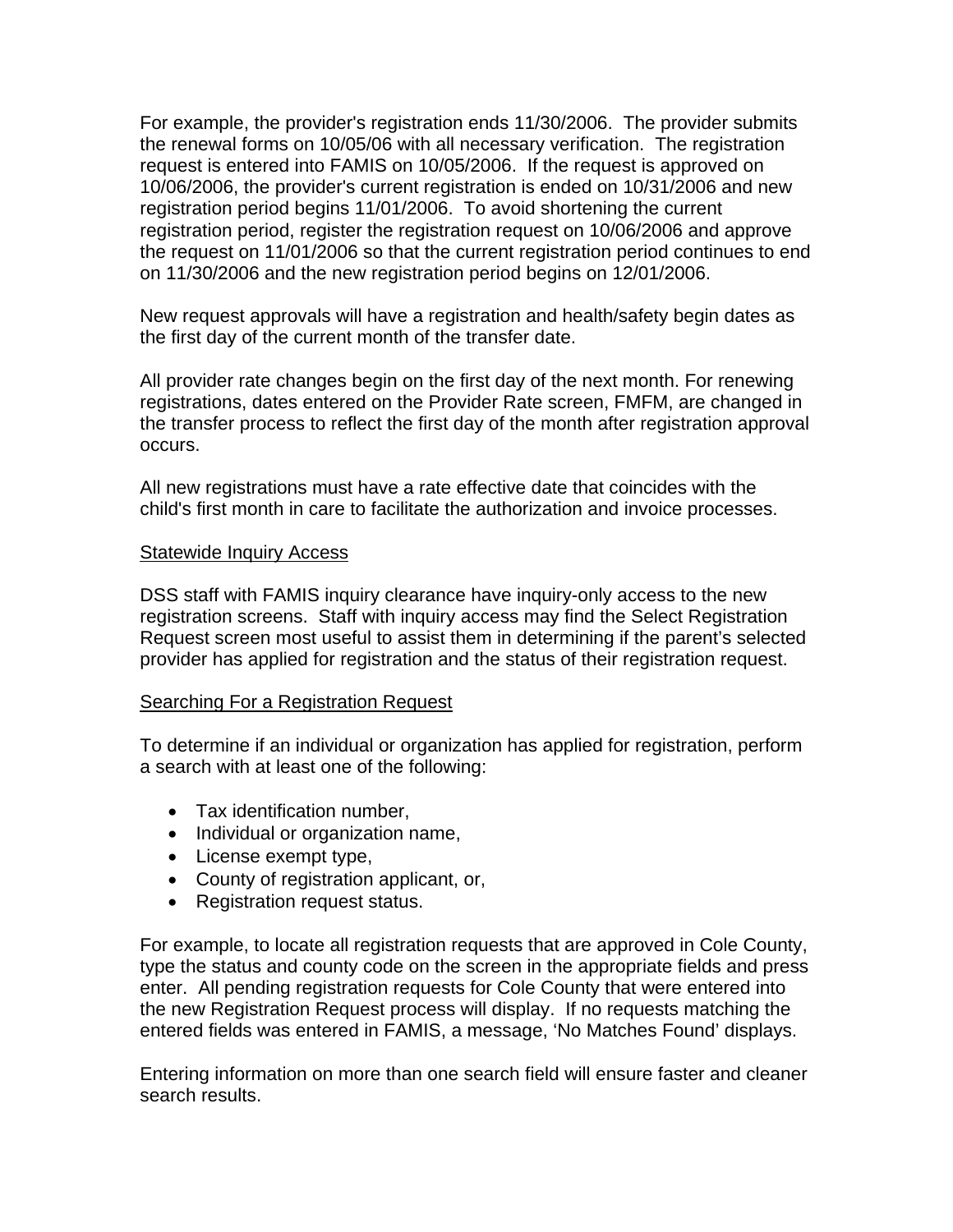Example: To inquire if Mary Smith, located in Cole County applied for registration, complete the Name and County fields and press enter:

| FMFK Command<br><b>SELREGST</b>          | SELECT REGISTRATION REQUEST<br>TAX ID NAME SHITH MARY                                                                                                                                                                                                 | User ID: ENOCBQK  Term ID: OOCP | 09-05-2006<br>17:42:18              |
|------------------------------------------|-------------------------------------------------------------------------------------------------------------------------------------------------------------------------------------------------------------------------------------------------------|---------------------------------|-------------------------------------|
|                                          | EXEMPT TYPE $-$ + COUNTY 0028 + STATUS $-$ +                                                                                                                                                                                                          |                                 |                                     |
| <b>NAHE</b><br>SEU ADDRESS<br>SMITH MARY | <b>COUNTY</b><br>0026<br>1014 HADISON ST JEFFERSON CITY HO 65101                                                                                                                                                                                      | 08222006 FOL PEN                | <b>EXEMPT</b><br><b>TYPE STATUS</b> |
|                                          | Results for Mary Smith in Cole County display. The request is<br>in Pending status (PEN). The request date is 08-22-2006 and<br>the exempt type is FOL=family home provider caring for four or<br>fewer children who are not related to the provider. |                                 |                                     |
| AA019_NI: Successfully DISPLAYED         | F11=PROYCERT F14=ADDRATES F17=ELIGCRIT                                                                                                                                                                                                                |                                 | HORE                                |

#### **NECESSARY ACTION:**

- 1. Review this memorandum with all Children's Division and Family Support Division staff.
- 2. All questions should be cleared through normal supervisory channels and directed to:

| <b>PDS CONTACT:</b>       | <b>PROGRAM MANAGER:</b> |  |
|---------------------------|-------------------------|--|
| Debra Enochs, MAS-II      | <b>Becky Houf</b>       |  |
| $(573)$ 522-1385          | (573) 751-6793          |  |
| Debra.L.Enochs@dss.mo.gov | Becky.L.Houf@dss.mo.gov |  |

*CHILD WELFARE MANUAL* **REVISIONS:**  N/A

**FORMS AND INSTRUCTIONS:**  N/A

**REFERENCE DOCUMENTS and RESOURCES:**  N/A

# **RELATED STATUTE:**

N/A

**ADMINISTRATIVE RULE:**  N/A